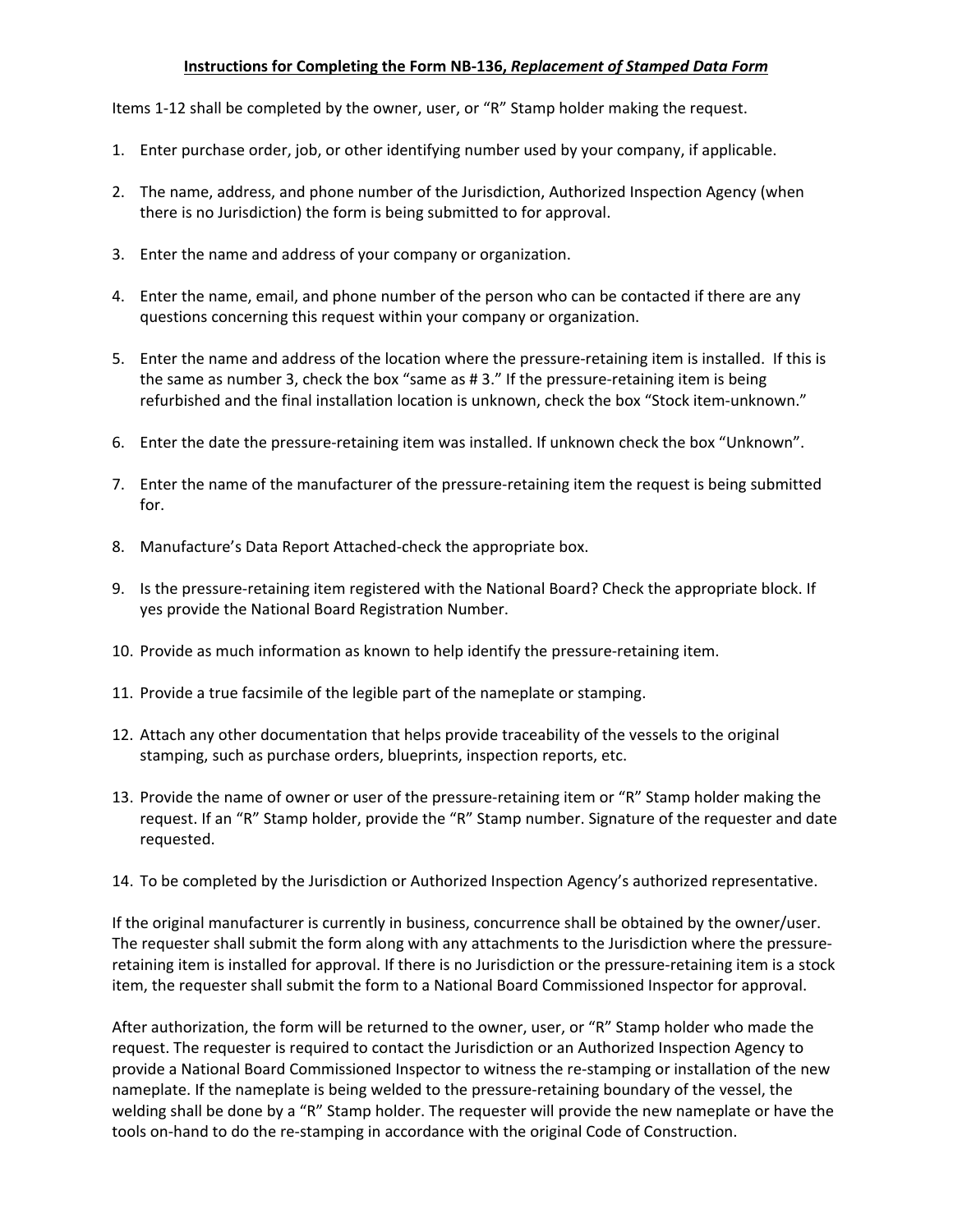- 15. Once the re‐stamping is completed, or the new nameplate is attached, the requester shall provide a true facsimile of the replacement stamping.
- 16. The owner, user, or "R" Stamp Holder shall fill in their name (and number if an "R" Stamp holder), sign and date.
- 17. To be completed by the National Board Commissioned Inspector who witnessed the re-stamping or installation of the new nameplate.

Note: Once completed the requester shall file a copy with the Jurisdiction where the pressure‐ retaining item is installed, the National Board, and the owner or user of the vessel if the request was made by and "R" Stamp holder, and upon request to the Authorized Inspection Agency who witnessed the re-stamping or attachment of the new nameplate.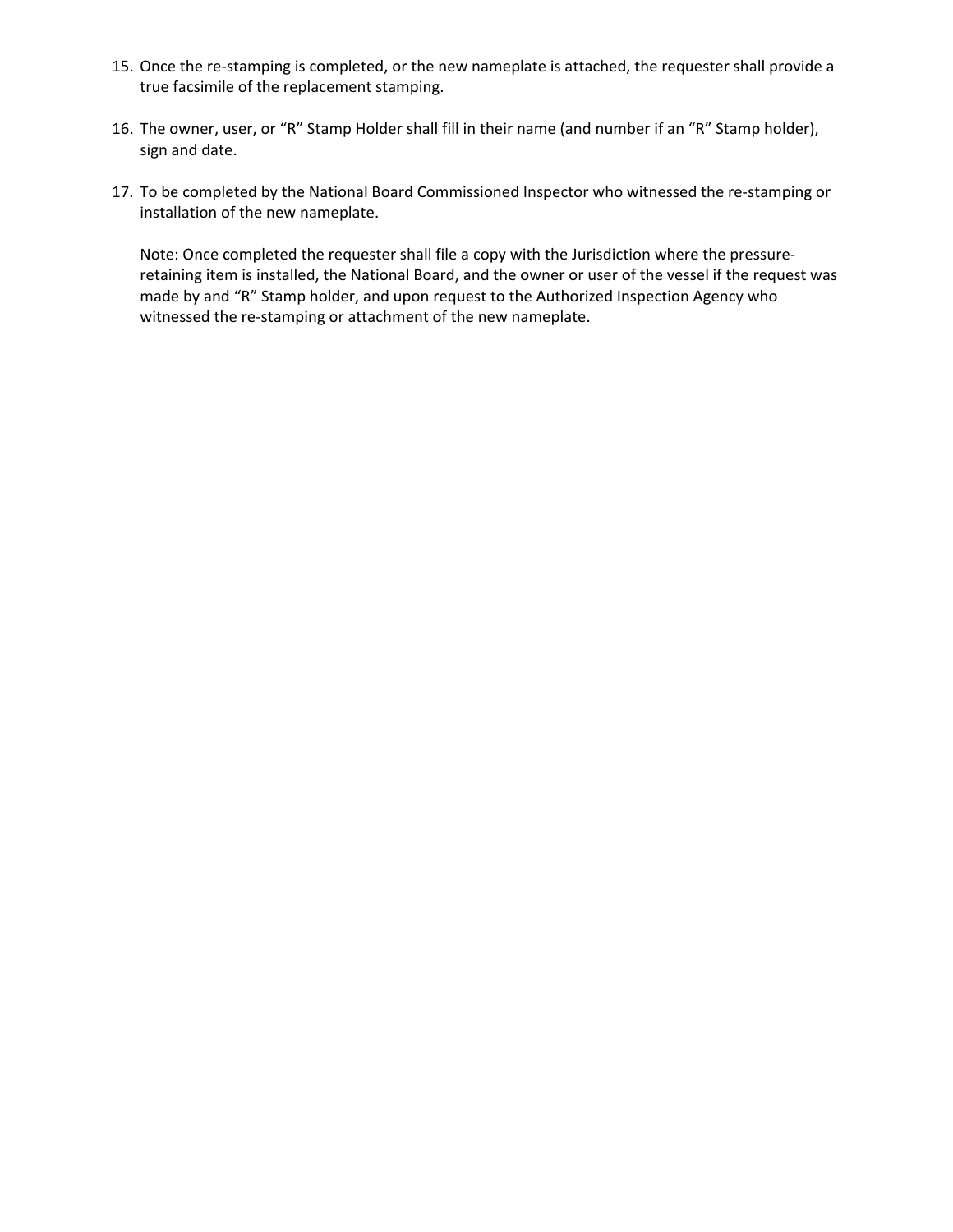## **REPLACEMENT OF STAMPED DATA FORM, NB‐136**

in accordance with provisions of the *National Board Inspection Code* 1.

(P.O. no., job no., etc.)

| 2. | SUBMITTED TO:                                                                                                                                                                                 |  |  |  |
|----|-----------------------------------------------------------------------------------------------------------------------------------------------------------------------------------------------|--|--|--|
|    | (Name of Jurisdiction)                                                                                                                                                                        |  |  |  |
|    | (Address)                                                                                                                                                                                     |  |  |  |
|    | (Telephone no.)                                                                                                                                                                               |  |  |  |
| 3. | SUBMITTED BY:<br>(Name of Owner, User, or Certificate Holder)                                                                                                                                 |  |  |  |
|    | (Address)                                                                                                                                                                                     |  |  |  |
| 4. |                                                                                                                                                                                               |  |  |  |
|    | (Telephone no.)<br>(Email)<br>(Name of contact)                                                                                                                                               |  |  |  |
| 5. | LOCATION OF INSTALLATION:<br>SAME AS #3<br><b>STOCK ITEM - UNKNOWN</b>                                                                                                                        |  |  |  |
|    | (Name)                                                                                                                                                                                        |  |  |  |
|    | (Address)                                                                                                                                                                                     |  |  |  |
| 6. | <b>UNKNOWN</b>                                                                                                                                                                                |  |  |  |
| 7. | MANUFACTURER: ___<br>(Name)                                                                                                                                                                   |  |  |  |
| 8. | MANUFACTURER'S DATA REPORT ATTACHED:<br>$\Box$ YES<br>l I NO                                                                                                                                  |  |  |  |
| 9. | $\Box$ NO<br>YES, NB NUMBER:<br>ITEM REGISTERED WITH NATIONAL BOARD:                                                                                                                          |  |  |  |
|    | 10. ITEM IDENTIFICATION:                                                                                                                                                                      |  |  |  |
|    | (Mfg. serial no.)<br>(Jurisdiction no.)<br>(Year built)<br>(Type)                                                                                                                             |  |  |  |
|    | SAFETY RELIEF VALVE SET AT: ___                                                                                                                                                               |  |  |  |
|    | (MAWP psi)<br>(Dimensions)<br>(psi)                                                                                                                                                           |  |  |  |
|    | 11. PROVIDE A TRUE FACSIMILE OF THE LEGIBLE PORTION OF THE NAMEPLATE:<br><b>ATTACHED</b>                                                                                                      |  |  |  |
|    | THE FOLLOWING IS A TRUE FACSIMILE OF THE LEGIBLE PORTION OF THE ITEM'S ORIGINAL NAMEPLATE (IF AVAILABLE). PLEASE<br>PRINT. WHERE POSSIBLE, ALSO ATTACH A RUBBING OF PICTURE OF THE NAMEPLATE. |  |  |  |
|    |                                                                                                                                                                                               |  |  |  |
|    |                                                                                                                                                                                               |  |  |  |
|    |                                                                                                                                                                                               |  |  |  |
|    |                                                                                                                                                                                               |  |  |  |
|    |                                                                                                                                                                                               |  |  |  |
|    |                                                                                                                                                                                               |  |  |  |

12. TRACEABILITY DOCUMENTATION – PROVIDE ANY DOCUMENTATION THAT WILL HELP THE JURISDICTION OR INSPECTOR VERIFY THE REQUESTED RE‐STAMPING OR REPLACEMENT NAMEPLATE IS IN ACCORDANCE WITH THE ORIGINAL CODE OF CONSTRUCTION FOR THIS PRESSURE-RETAINING ITEM. □ ATTACHED